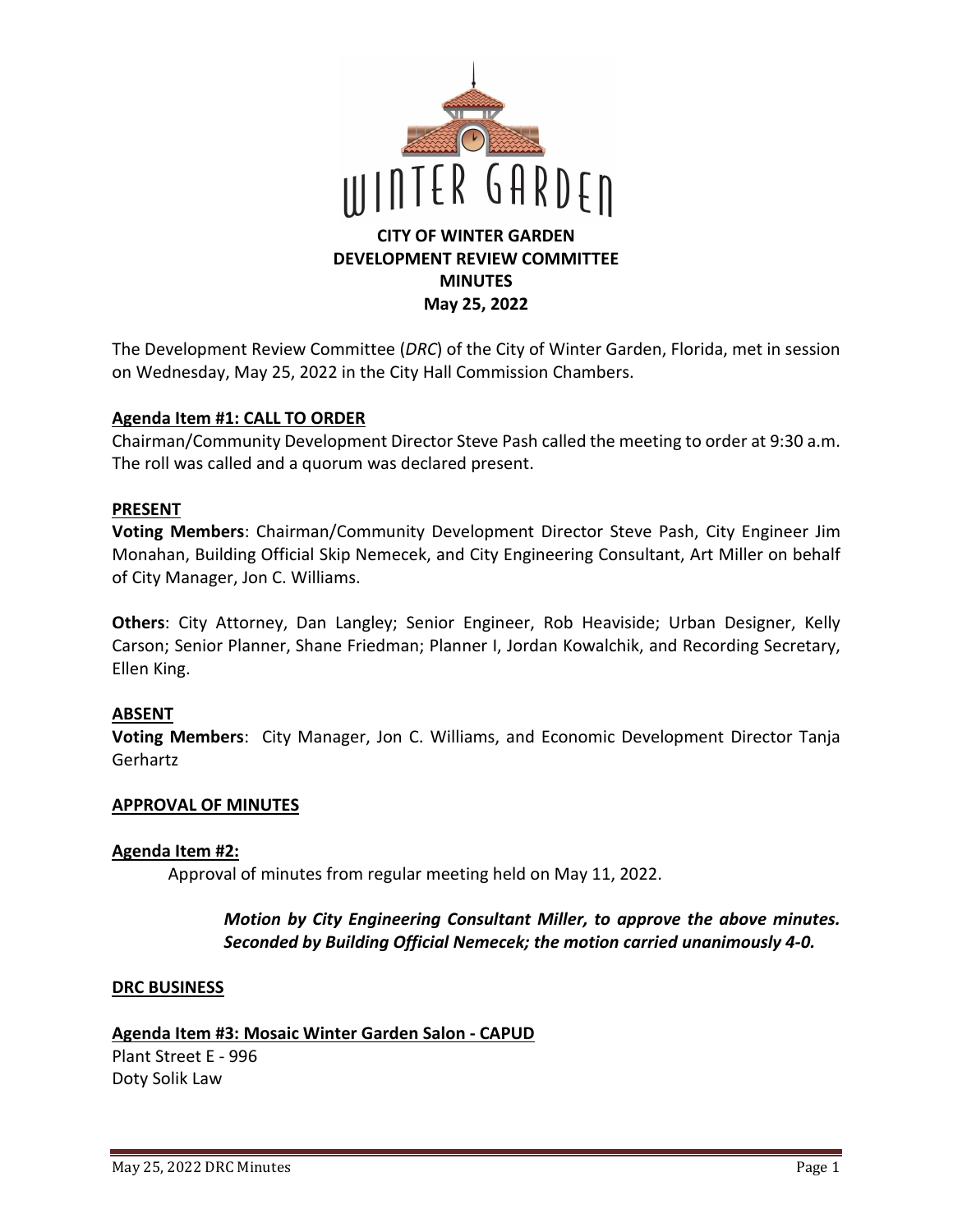Mary Solik of Solik Law; representative for the project, attended for discussion. The following items were reviewed and discussed:

## **ENGINEERING**

*3. The site appears to be severely overbuilt, asking exceptions to the parking requirements, etc. Also, no stormwater management/treatment was shown which will have an impact on the buildable area. This parcel was not included in the Plant Street stormwater system other than its existing impervious area - not at 79.4% impervious.* 

Applicant stated that they will be back with a preliminary redesign work for a single building for full plan review. Applicants will set up a side bar meeting with staff to discuss various modifications, etc.

*10. Drainage: Provide existing drainage pattern and proposed drainage (i.e. existing and proposed grades, etc.). Off-site drainage shall be accommodated. See above comment regarding Plant St. drainage.* Applicant requested clarification for placement of the stormwater pond to be on the southwest side of the property up against the adjoining property owner and away from the street? City staff confirmed this location.

> *Motion by City Engineer Monahan to have the applicant revise and resubmit the Character Area Planned Unit Development for another full DRC review cycle. City Engineering Consultant Miller, seconded; the motion carried unanimously 4-0.*

## **Agenda Item #4: Tilden Reserve – ANNEXATION, REZONING & FUTURE LAND USE**

Tilden Road

G L Summitt Engineering, Inc

Carl Jacobs of Element Homes and Scott Moore of Ravensdale; representatives for the project, attended for discussion. The following items were reviewed and discussed:

## **PLANNING**

- *17. Staff is not requiring full, individualized elevations at this time, but rather examples that are consistent with the JPA guidelines and comments of the previous reviews. These examples are important as they will be included in the final PUD as guidelines that must be adhered to when the project gets to the point that homes are being designed.* **Applicants gave staff an** update on status of elevation submittal. City Staff stated that these elevations will need to be included as part of their revised submittal packet for review. Applicants understood and will comply.
- *18. The Informal Concurrency Application with OCPS has indicated this project will result in a fail. Please provide the formal application.* Applicants stated this was submitted yesterday for signature. City staff stated that the applicants will need to submit this item as part of their revised submittal packet.
- *19. The City is requiring the conditions of the Traffic Impact Analysis memorandum be met:*  Applicants stated that the Traffic Study was submitted for the county road intersection. City staff will need to review.
	- *b. Staff is still deeply concerned by the hazard of someone stopped at the*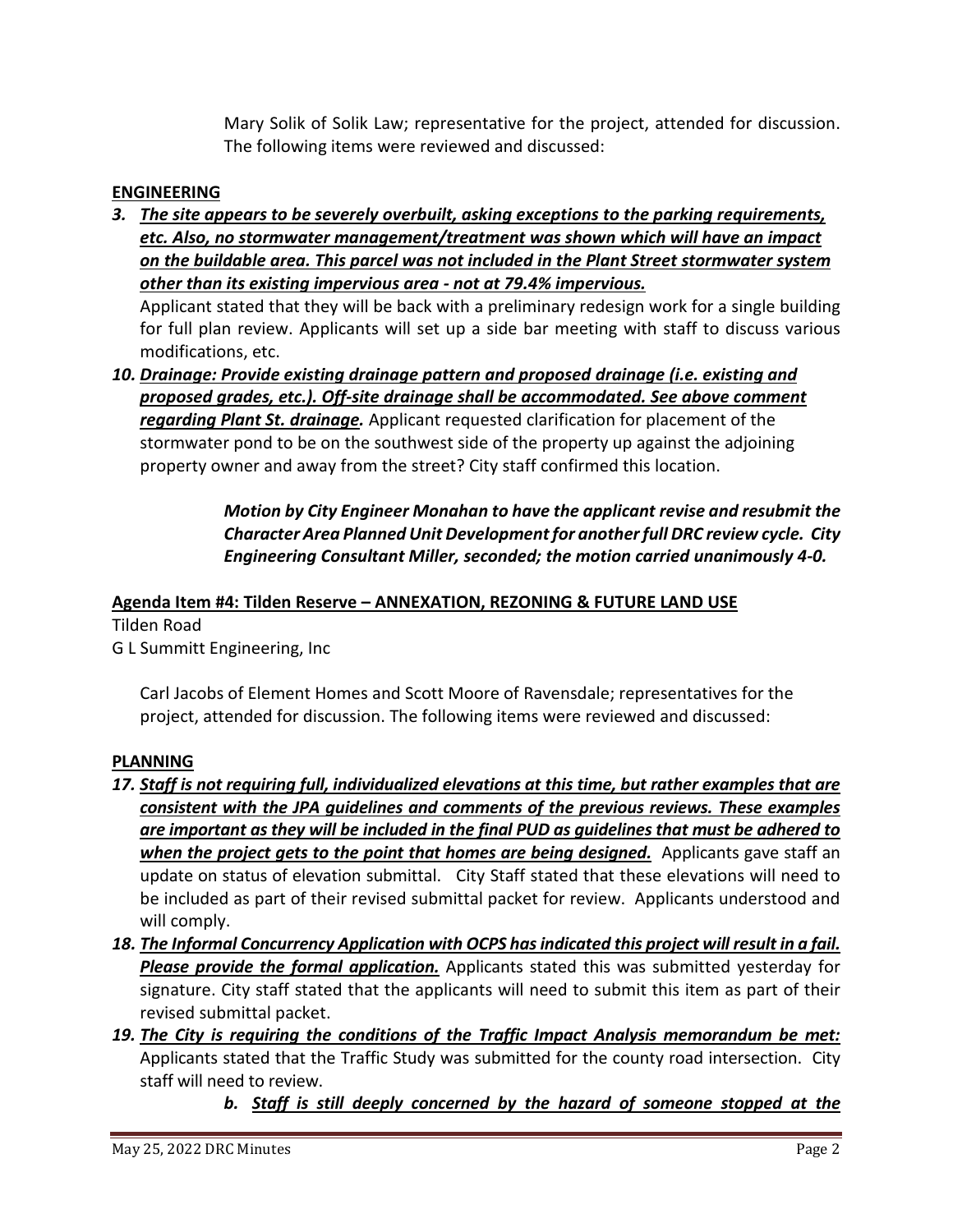*entrance, trying to make a left-hand turn, not being visible from around the bend. The conditions of this blindspot were one of the central themes of the community's concerns at the community meeting.* Applicants stated they understand the concerns regarding the intersection and will address these concerns with various proposed options.

*Motion by City Engineer Monahan to have the applicant revise and resubmit the Planned Unit Development for another full DRC review cycle. Building Official Nemecek, seconded; the motion carried unanimously 4-0.* 

## **Agenda Item #5: Circle K – PCD REZONING**

Colonial Drive W - 14990 Kimley-Horn and Associates

> Jarod Stubbs of Kimley-Horn; representative for the project, attended for discussion. The following items were reviewed and discussed:

Applicant stated he did not have any specific questions on this PCD Rezoning application. He informed city staff that he is working on the Lot Split application details for this address and will get these submitted soon.

> *Motion by City Engineer Monahan to have the applicant revise and resubmit the Planned Commercial Development for staff review only. Building Official Nemecek, seconded; the motion carried unanimously 4-0.*

## **Agenda Item #6: Oxford Chase Lots 12-16, 19, 20 – LOT SPLITS**

Winkfield Court - 14853, 14859, 14865, 14871, 14877, 14895, 14901 (Lots 12-16, 19 & 20) Mattamy Orlando LLC

Jon Droor of Mattamy Orlando LLC and Gillian Chung-Miller of Mattamy Orlando LLC Mattamy; representatives for the project, attended for discussion. The following items were reviewed and discussed:

## **ENGINEERING**

*4.* **Repeat comment: Permit modification or approval from SJRWMD approving the conveyance shall be required.** Applicants gave an update on status. City staff stated applicants will need to provide a letter from SJRWMD. Applicants understood and will comply.

## **CITY ATTORNEY**

*5. A drainage easement to the HOA needs to be reserved/created over, under and through the portion of Tract S being conveyed to each of the lot owners so that the HOA continues to operate, maintain, and repair the drainage improvements thereon (repeat comment). This could be accomplished by a separate drainage easement recorded prior to the conveyance or*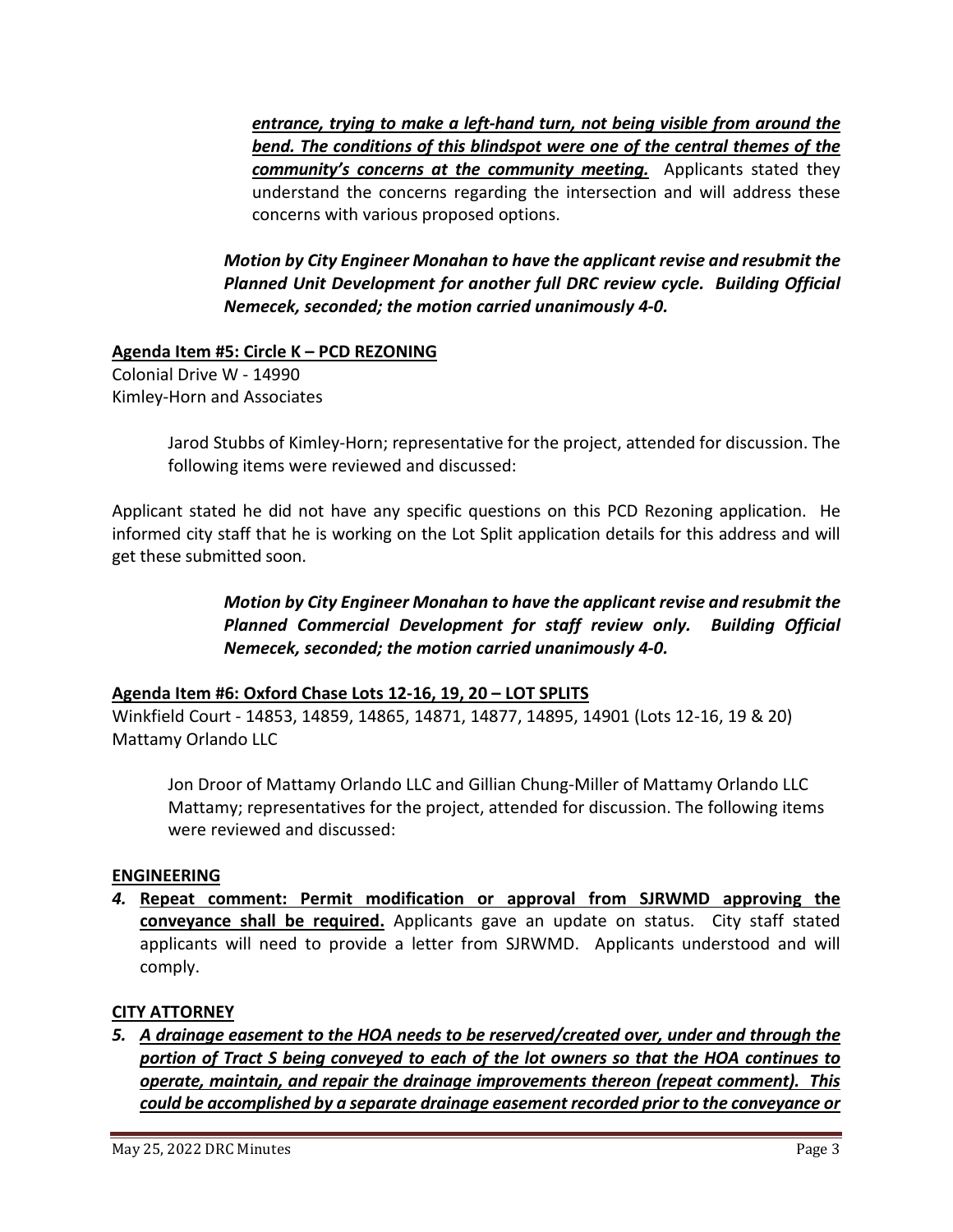*by placing a reservation of drainage easement in the quit claim deeds. The applicant's response to this comment is not acceptable. The plat anticipated that fee simple ownership of (not a drainage easement over) Tract S would be held permanently by the HOA and the HOA is deeding (or has deeded) fee simple ownership to the adjacent property owners without a specific reservation of a drainage easement. There is no clear indication that the portion of Tract S being conveyed remains subject to a drainage easement. Thus, there is a need to clarify by recorded instrument that the portions of Tract S being conveyed remain subject to a drainage easement in favor of the HOA.* City staff stated this should be addressed through the deed. Applicants will address and ensure that these have been submitted for city staff review.

*6. The resubmittal did not include a revised proposed Binding Lot Combination Agreement for each of the lots which combines the portions of Tract S being conveyed with the adjacent lots.* Binding Lot Agreement was discussed. Applicants will verify that these have been submitted.

# **CITY SURVEYOR**

**8.** *Please see attached from Surveyor dated 5/23/2022*. City staff explained these are standard comments and applicants will need to address.

> *Motion by City Engineer Monahan to have the applicant revise and resubmit the Lot Split for staff review only. City Engineering Consultant Miller, seconded; the motion carried unanimously 4-0.*

## **Agenda Item #7: Oxford Chase Lots 61-71 – LOT SPLITS**

716, 722, 728, 734, 740, 746 Oxford Chase Mattamy Orlando LLC

> Jon Droor of Mattamy Orlando LLC and Gillian Chung-Miller of Mattamy Orlando LLC Mattamy; representatives for the project, attended for discussion. The following items were reviewed and discussed:

## **ENGINEERING**

- *1. Planning Department shall review and comment on City requirements for lot splits as contained in Section110-96 of the City Code, and all zoning requirements per Section 118 of the City Code, including conditions of the PUD zoning and subsequent platting.*  Applicants inquired about this comment for clarification and acknowledged comment.
- **7.** *Repeat comment: There is a conservation easement (Doc #20160393125 - attached) granted to the St. Johns River Water Management District (SJRWMD) on a portion of the previously-conveyed Tract A as a condition of permit approval. Provide a release or agreement from SJRWMD for this transfer. Provide a joinder & consent if required. The sketch of description does not show this or the 30' wide drainage easement mentioned above. Permit modification or approval from SJRWMD approving the conveyance shall be required.* Applicants inquired about Tract A along Black Lake. City Attorney advised accordingly and applicants will need to provide acknowledge/ approval from St. Johns River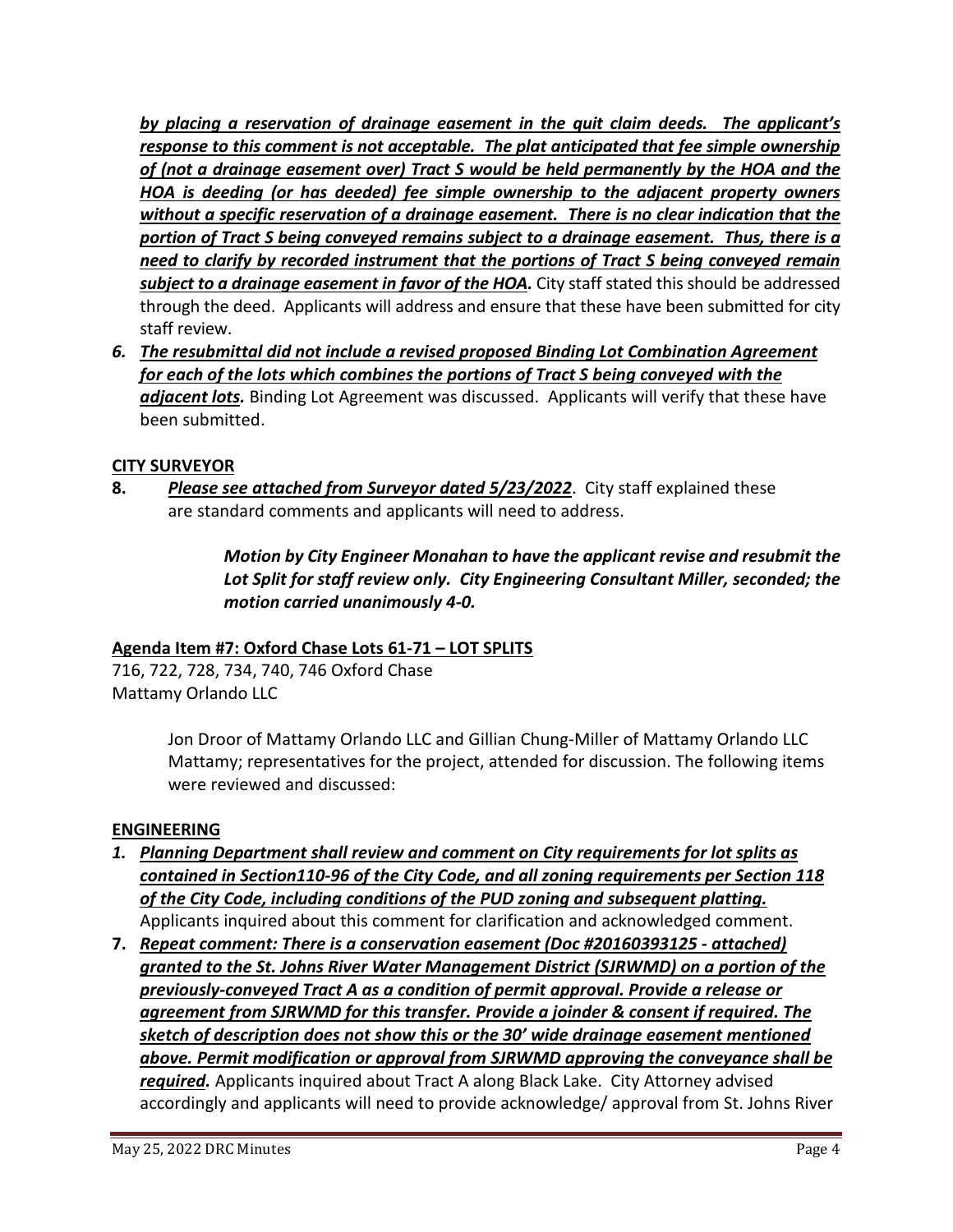Water Management District.

#### **CITY ATTORNEY**

- *8. The submittal package is missing the required executed Binding Lot Combination Agreements needed for each lot and the combination with the portion of Tract A that was conveyed to the lot owners*. Applicants inquired if the executed Binding Lot Combination Agreements were received by the city staff? Planner will coordinate with City Attorney on these details.
- *9.* **The following comment from my July 30, 2020 review comments was not addressed by this submittal: "2. Each of the property owners will be required to enter into and have recorded a binding lot combination agreement. Such agreement provides for unity of title between the lot and portion of Tract A conveyed from the HOA to the lot owners. Further, such agreement should make it clear that the portion of Tract A being conveyed to the lot owners is subject to the restrictions on the plat (including the dedication of development rights to the City) and a Conservation Easement."** Planner will coordinate with City Attorney on these details.

## *Motion by City Engineer Monahan to have the applicant revise and resubmit the Lot Split for staff review only. City Engineering Consultant Miller, seconded; the motion carried unanimously 4-0.*

## **Agenda Item #8: First Baptist Daycare Building – SITE PLAN**

81 & 91 N Main Street and 72 N Woodland Street Klima Weeks Civil Engineering, Inc

> Selby Weeks of Klima Weeks Civil Engineering, Inc; representative for the project, attended for discussion. The following items were reviewed and discussed:

#### **ENGINEERING**

#### *3.* **Sheet C200 – Erosion Control & Demolition Plan:**

- *a.* **Provide MOT and staging/laydown area plans.** Applicant inquired about this comment for clarification. City staff explained the city is requesting information on where the materials are being stored.
- *b.* **A demolition permit will be required; see on-line forms on the City's website for application.** Applicant stated that the church already applied for demo permit.
- *5.* **Sheet C500 Utility Plan:** 
	- **b.** The plans show a 2" potable meter and 1" irrigation meter. Applicant discussed meter size for project and various details.
	- *c.* **A utility easement will be required to access and maintain the domestic and irrigation water meters – to be recorded prior to issuance of the C of O.** Applicant stated that the Engineer for the project will include details for irrigation water meters.

## *6. All utilities shall conform to Chapter 78 of the City Code. Impact fees will be required for any utility connections and shall be paid prior to issuance of building permit and City execution of*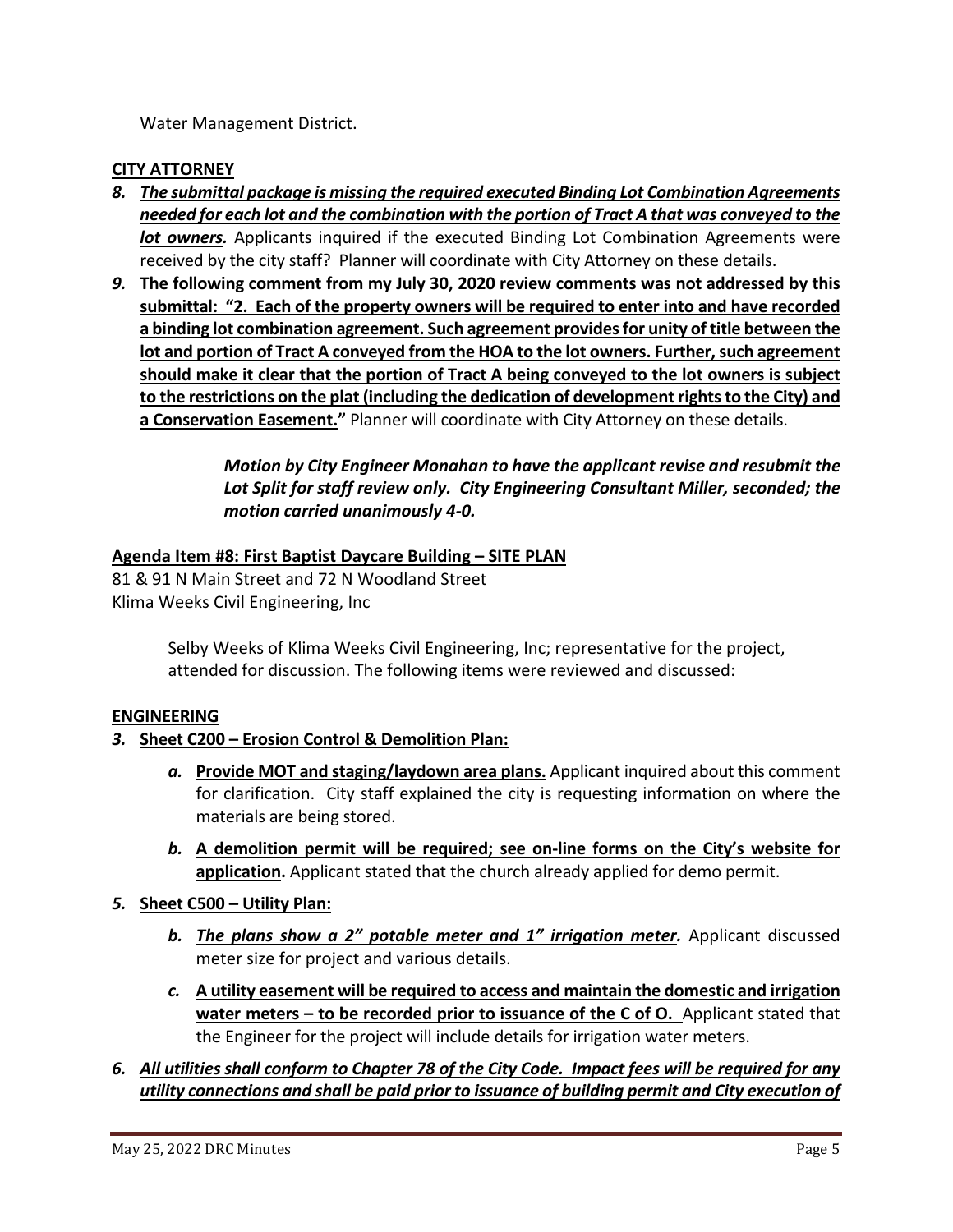*FDEP permit applications. The site shall be served by City water, sewer and reuse. All utilities required for the development shall be run to the site at the Developer's expense, including potable water, reclaimed water and sanitary sewer. 100% of all required water, irrigation and sewer impact fees shall be paid prior to City execution of FDEP permits and issuance of site or building permits.* 

*According to the plans there will be (1) 1" potable meter and (1) 1" irrigation meter. Based on the above, the utility impact fees are as follows (to be verified – see above):* 

| 1" Irrigation meter            | 1 ea. $\omega$ \$2,715.00 = \$2,715.00     |               |
|--------------------------------|--------------------------------------------|---------------|
| 2" Potable water meter         | $1$ ea. @ \$8,688.00 = \$8,688.00          |               |
| <b>Wastewater for 2" meter</b> | $1$ ea. $\omega$ \$14,136.00 = \$14,136.00 |               |
|                                | <b>TOTAL</b>                               | = \$25,539.00 |

*(does not include connection/installation fee; check with Utility Billing to verify any existing credits.)* This comment was clarified for applicant to check with Utility Billing for existing credits. Applicant will comply.

- **7.** *Minimum 5' wide concrete sidewalks shall be constructed along all street frontages pursuant to Code. Any damaged, broken or cracked sections (including existing curbs and pavement)*  **shall be replaced prior to issuance of certificate of occupancy.** This was noted under Planning Comment # 22.
- *10. Streetlighting, both internally and on all street frontages, is required pursuant to City Code – dark skies lighting is required. A photometric plan has been submitted for review by the Planning Department. Streetlights shall match the City's "downtown" decorative streetlights at the owner's expense.* Applicant inquired about details of street lighting for project. This was discussed and clarified and will be coordinated with Facilities Manager Caines.
- *13. No dumpsters are shown. All dumpsters shall be enclosed and shall provide 12' minimum inside clearance (each way inside of bollards), and access by solid waste vehicles. Coordinate additional requirements and approval with Public Services Department, Solid Waste Division.*  Discussed dumpster details for project. These details will need to be coordinated and planned prior to City Commission meeting for this item.

## **PLANNING**

- *17. The end parallel parking spaces downtown are typically flared to allow for easier entry/exit.*  **Staff has concerns about the 90 degree ends on the spaces as shown.** Planner discussed this comment and applicant will comply.
- *18. Lighting Plan The proposed pole fixtures in the parking lot are too modern and are not consistent with downtown standards. Please use the standard downtown fixture (detail attached).* This item was discussed as part of Engineering comment #10.
	- *a.* It is noted that the City is coordinating the street lighting. This item was discussed as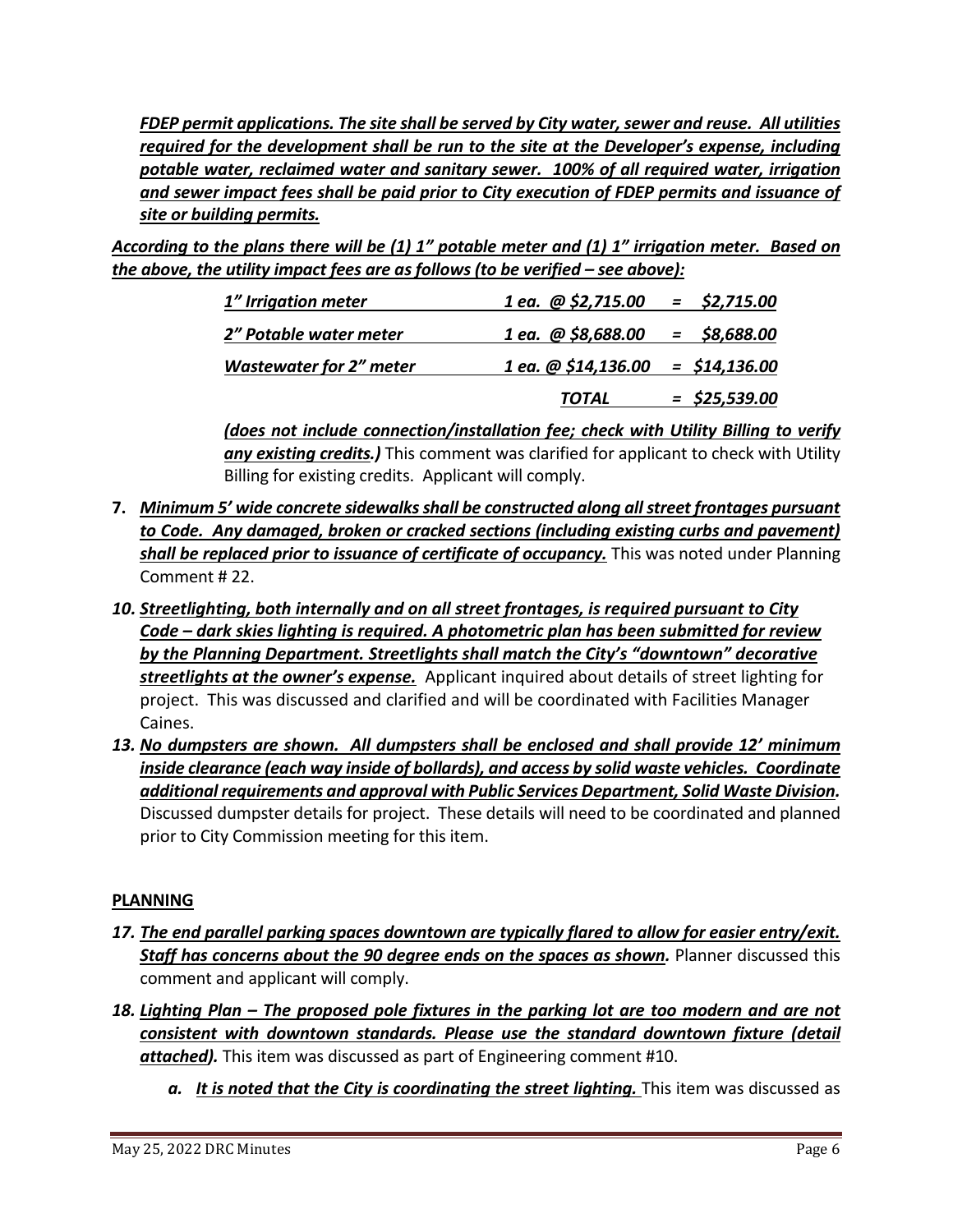part of Engineering comment #10.

## *21. Note: The building design must adhere to all conditions of approval made by the Architectural Review and Historic Preservation Board on August 17, 2021. This includes all of the Staff conditions outlined in the Staff Report.* Clarified this is a conditional note of approval.

## **FIRE**

Applicant had questions pertaining to Fire Department comments 23 - 31. Applicant was requested to reach out to the City Fire Inspector directly to inquire about these comments.

Also, applicant expressed concerns regarding the Pegasus Engineering Stormwater Review Comments for impervious area for this project. City staff will meet with applicants to discuss these concerns in a side bar meeting.

> *Motion by City Engineer Monahan to have the applicant revise and resubmit the site plan for staff review only. Building Official Nemecek, seconded; the motion carried unanimously 4-0.*

## **Agenda Item #9: Florida Paints Expansion – SITE PLAN**

78 3rd Street Taxon Group LLLP

> Todd Andrews of Andrews General Contractors, Derek Ramsburg of Kimley-Horn and Don Strube of Florida Paints; representatives for the project, attended for discussion. The following items were reviewed and discussed:

# **ENGINEERING**

# *5. Sheet C5.0 – PGD Plan (repeat comments):*

*a. Show how the roof drainage will be collected & discharged.* 

*The building expansion is very vague on how the 10,000 + addition will have the roof drains connected. That much intense flow could impact the system if they use the flume. It looks like the north side is just going to a splash pad over the landscape area. Not enough detail.* Applicants discussed drainage and clarification for this comment. Applicants acknowledge they will need to determine a drainage plan for this project.

*b. It appears the site discharge will be directed onto 2nd Street which is not acceptable and shall be addressed. That much intense flow could impact the system if they use the flume. It looks like the north side is just going to a splash pad over the landscape area. Not enough detail.* This comment was discussed and city staff will determine GIS details and discuss with applicants.

## *6. All utilities shall conform to Chapter 78 of the City Code. Impact fees will be required for any utility connections and shall be paid prior to issuance of building permit and City execution of*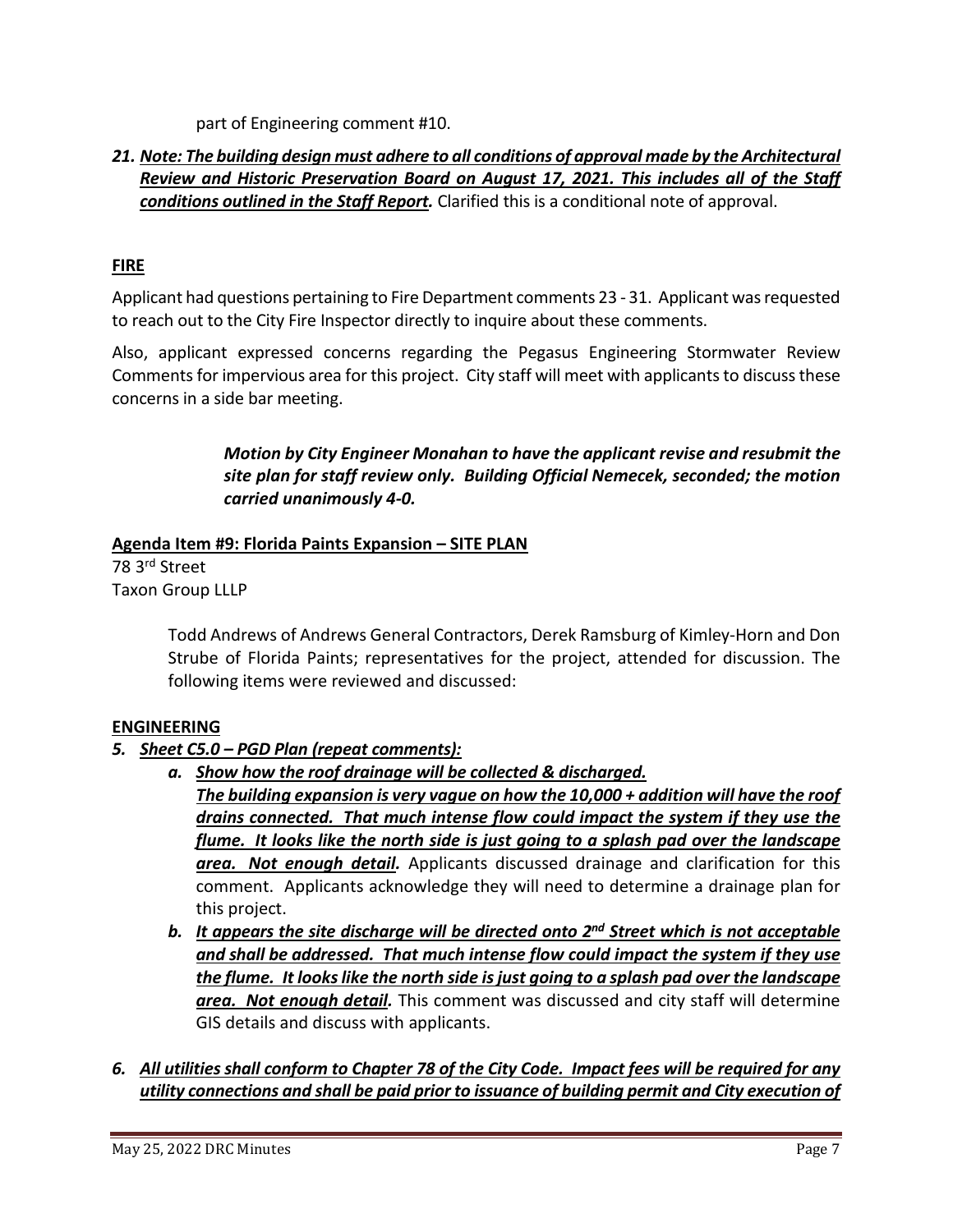*FDEP permit applications. The site shall be served by City water, sewer and reuse. All utilities required for the development shall be run to the site at the Developer's expense, including potable water, reclaimed water and sanitary sewer.* Applicant discussed plan for project and explained some of these details.

- *a. Show size and location of irrigation meter. All irrigation on the site shall be designed to be supplied by reclaimed water when available and shall be served by a jumper to potable water until that time.* Applicant explained they are not planning to add additional irrigation meters and just connecting to existing.
- *b. Fire sprinkler systems will be required on all buildings over 6,000 s.f. with Point of Service (POS), backflow prevention, etc. shown. All work downstream of the POS shall be performed by a licensed fire sprinkler contractor (note on plans), subject to review and approval by the Building and Fire Departments.* Applicant understood comment.

# **PLANNING**

- 13. A Lot Combination application is required. City staff inquired if applicants had submitted a Lot Combination application? Applicant will need to submit this application.
- *16. The building design needs to provide more architectural articulation along street-facing portions. There is a very long stretch along E Bay Street that is blank. One possibility is to utilize the same style of factory windows (regular or faux) as the main warehouse building.*  **There needs to be elements that work to break up the long, blank stretch.** Applicants will need to provide building design for this project for staff review, etc.

*Motion by City Engineer Monahan to have the applicant revise and resubmit the site plan for staff review only. City Engineering Consultant Miller, seconded; the motion carried unanimously 4-0.* 

# **Agenda Item #10: Florida Paints Office/Warehouse - SITE PLAN**

3rd Street - 79 Taxon Group LLLP

> Todd Andrews of Andrews General Contractors, Derek Ramsburg of Kimley-Horn and Don Strube of Florida Paints; representatives for the project, attended for discussion. The following items were reviewed and discussed:

## **ENGINEERING**

# *5. Sheet C5.0 – Paving, Grading, & Drainage Plan:*

*a. Repeat comment: 4th and 5th Street extensions to E. Bay need to be discussed. 4th Street north of the project is unimproved and 5th Street goes thru a commercial property – provide title information showing these rights-of-way haven't been vacated or abandoned.* Applicant will determine status of title information to submit to city for review. City of Winter Garden still owns 5<sup>th</sup> Street parcel. These details need to be provided by applicants to determine next steps, etc.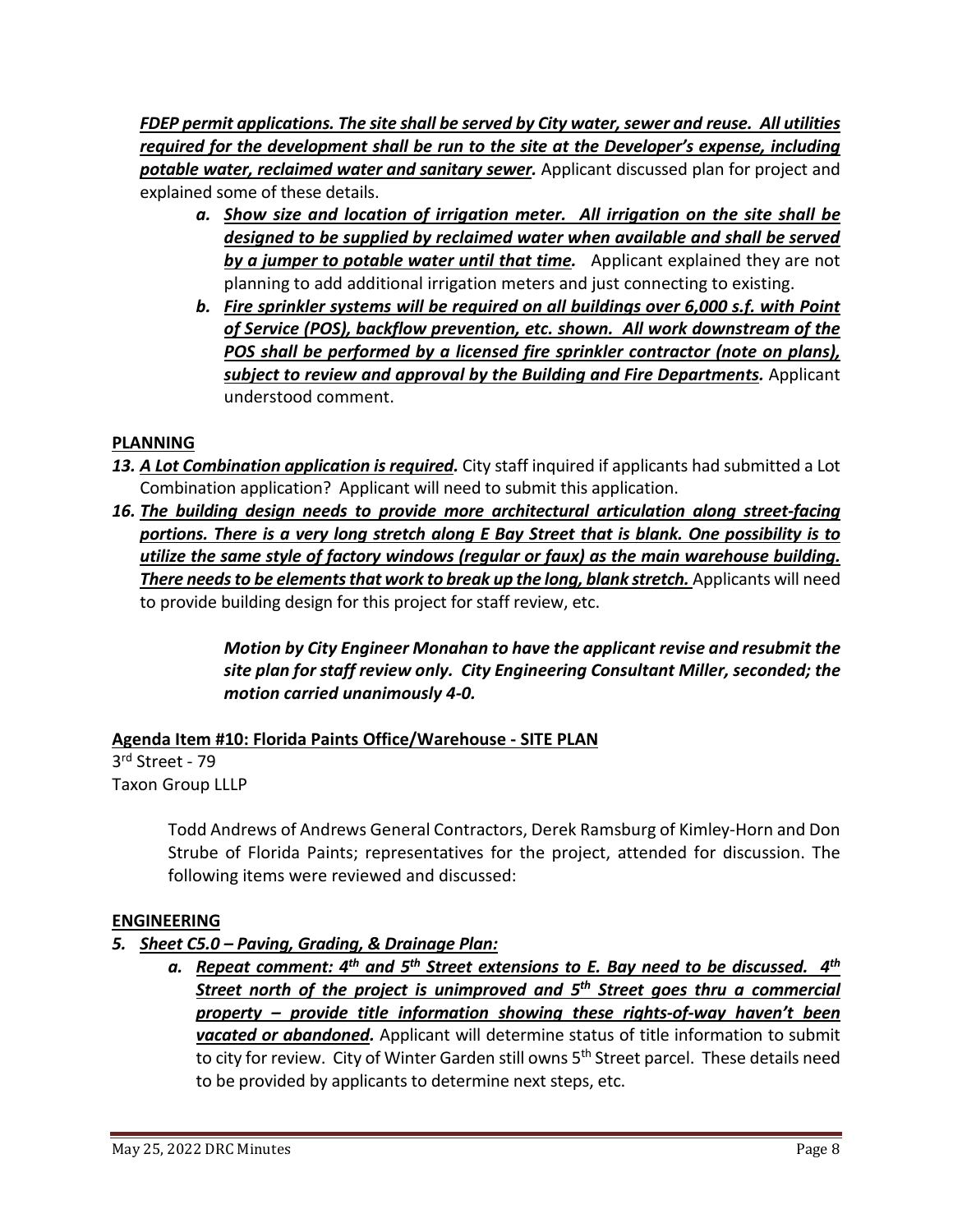## **6. Sheet C6.0 – Utility Plan:**

- *a.* **Potable and Fire lines shall be separate not served off the same main.** Confirmed this is standard comment.
- *b.* **All irrigation on the site shall be designed to be supplied by reclaimed water when available and shall be served by a jumper to potable water until that time (separate meter required).** Confirmed this is standard comment.
- *c.* **Fire sprinkler systems will be required on all buildings over 6,000 s.f. with Point of Service (POS), backflow prevention, etc. shown. All work downstream of the POS shall be performed by a licensed fire sprinkler contractor (note on plans), subject to review and approval by the Building and Fire Departments.** Confirmed this is standard comment.

#### **PLANNING**

Discussed architectural elevations and timing of submittal. The warehouse elevations were submitted but not the office space. Applicants will follow up on this and submit in their next revised submittal.

> *Motion by City Engineer Monahan to have the applicant revise and resubmit the site plan for another full DRC review cycle. Building Official Nemecek, seconded; the motion carried unanimously 4-0.*

#### **Agenda Item #11: WG Commerce Center, Lot 19 – SITE PLAN**

630 Garden Commerce Parkway RCE Consultants, LLC

> Charles Levin and Matthew Levin of Shuffled Inc (QPC); representatives for the project, attended for discussion. The following items were reviewed and discussed:

#### **PLANNING**

**16. Dumpster detail is not showing the minimum inside clearance of 12' both ways. Please follow the City's dumpster layout detail standards (see below).** Applicants discussed potential options for dumpster layout. Applicant understood the requirements and will review and provide details in next submittal.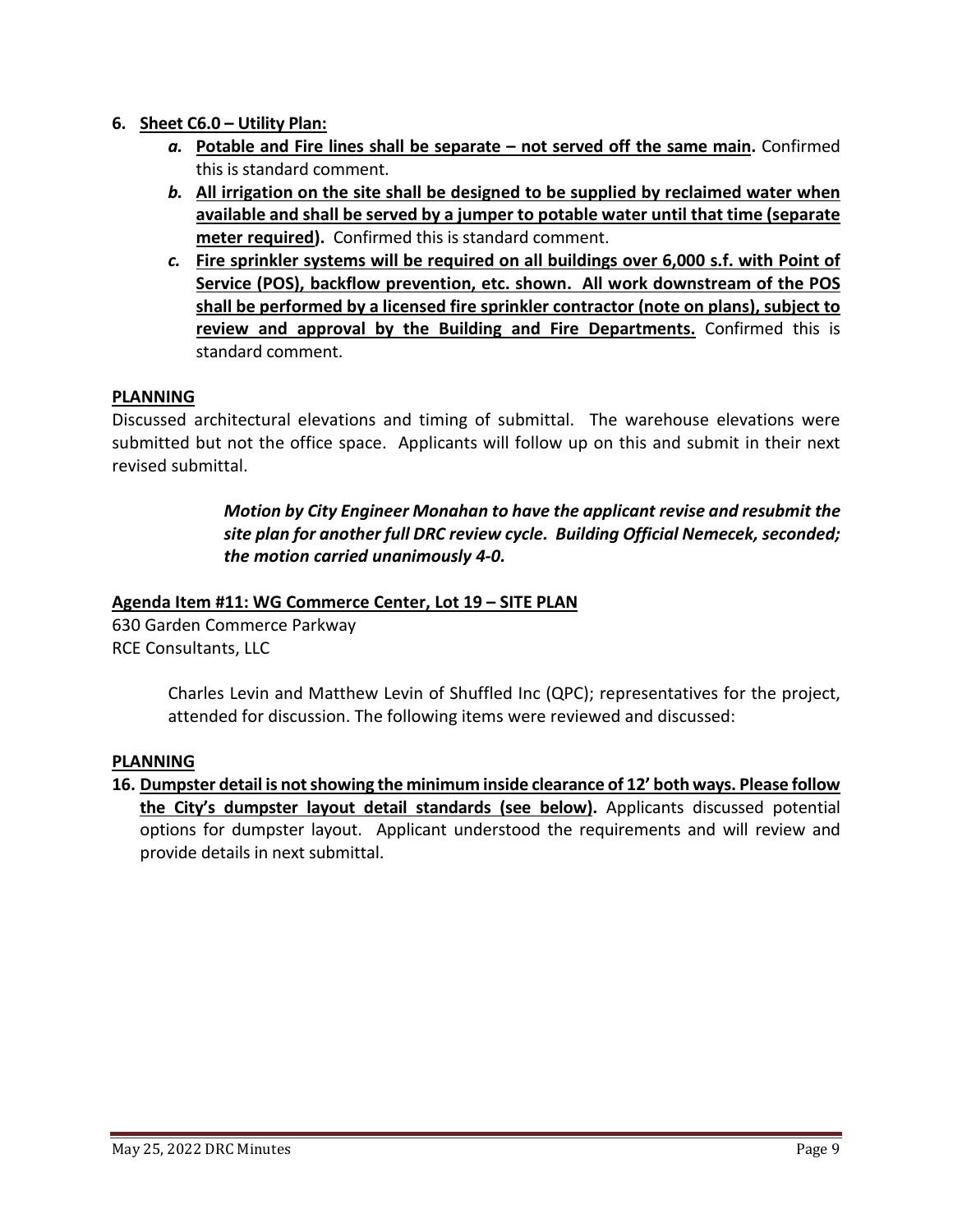

*Motion by City Engineer Monahan to have the applicant revise and resubmit the site plan for full DRC review cycle. City Engineering Consultant Miller, seconded; the motion carried unanimously 4-0.* 

## **Agenda Item #12: Smith & Boyd Commercial Building – SITE PLAN**

Smith Street W - 21 Brett Claflin

> Brett Claflin; representatives for the project, attended for discussion. The following items were reviewed and discussed:

# **ENGINEERING**

*4. Streetlighting, both internally and on all street frontages, is required pursuant to City Code – dark skies lighting is required. A photometric plan shall be submitted for review by the Planning Department. Streetlights on Boyd Street shall match the City's "downtown" decorative streetlights at the Developer's expense.* This was explained that street lighting will need to be installed as part of this project. Applicant will comply.

# **PLANNING**

- *10. A community meeting will be required***.** This is a city requirement. Applicant understood.
- *11. Please also provide pedestrian steps at both entrances (see below) in addition to the ADA ramps. The difference in grade should allow one or two stair steps to the entrance***.**

Applicant discussed steps and will add them back into the project. This will be part of the revised submittal.